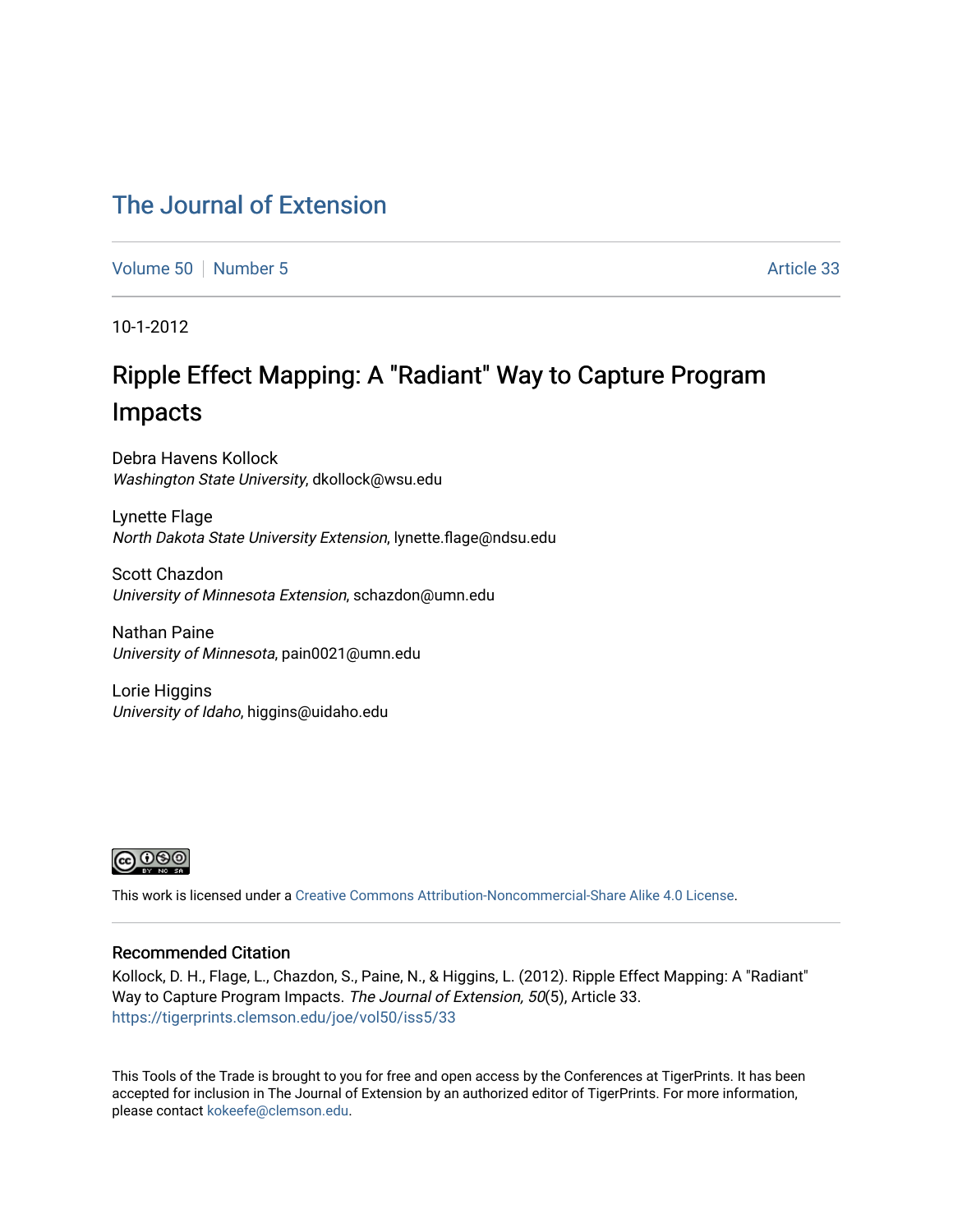

**October 2012 Volume 50 Number 5 Article Number: 5TOT6**

## **Ripple Effect Mapping: A "Radiant" Way to Capture Program Impacts**

#### **Debra Hansen Kollock**

Director, Stevens County Extension Washington State University Extension Colville, Washington [dkollock@wsu.edu](mailto:dkollock@wsu.edu)

**Lynette Flage** District Director North Dakota State University Extension Grand Forks, North Dakota

[Lynette.Flage@ndsu.edu](mailto:Lynette.Flage@ndsu.edu)

#### **Scott Chazdon**

Interim Associate Dean, Center for Community Vitality University of Minnesota Extension St. Paul, Minnesota

[schazdon@umn.edu](mailto:schazdon@umn.edu)

#### **Nathan Paine**

Graduate Research Assistant

University of Minnesota

St. Paul, Minnesota

[pain0021@umn.edu](mailto:pain0021@umn.edu)

#### **Lorie Higgins**

Agriculture Economics & Rural Sociology Research Faculty University of Idaho Moscow, Idaho [higgins@uidaho.edu](mailto:higgins@uidaho.edu)

*Abstract: Learn more about a promising follow-up, participatory group process designed to document the results of Extension educational efforts within complex, real-life settings. The method, known as Ripple Effect Mapping, uses elements of Appreciative Inquiry, mind mapping, and qualitative data analysis to engage program participants and other community stakeholders to reflect upon and visually map the intended and unintended changes produced by Extension programming. The result is not only a powerful technique to document impacts, but a way to engage and re-energize program participants.*

#### **Introduction**

Evaluating the changes in groups, organizations, or communities resulting from Extension programming is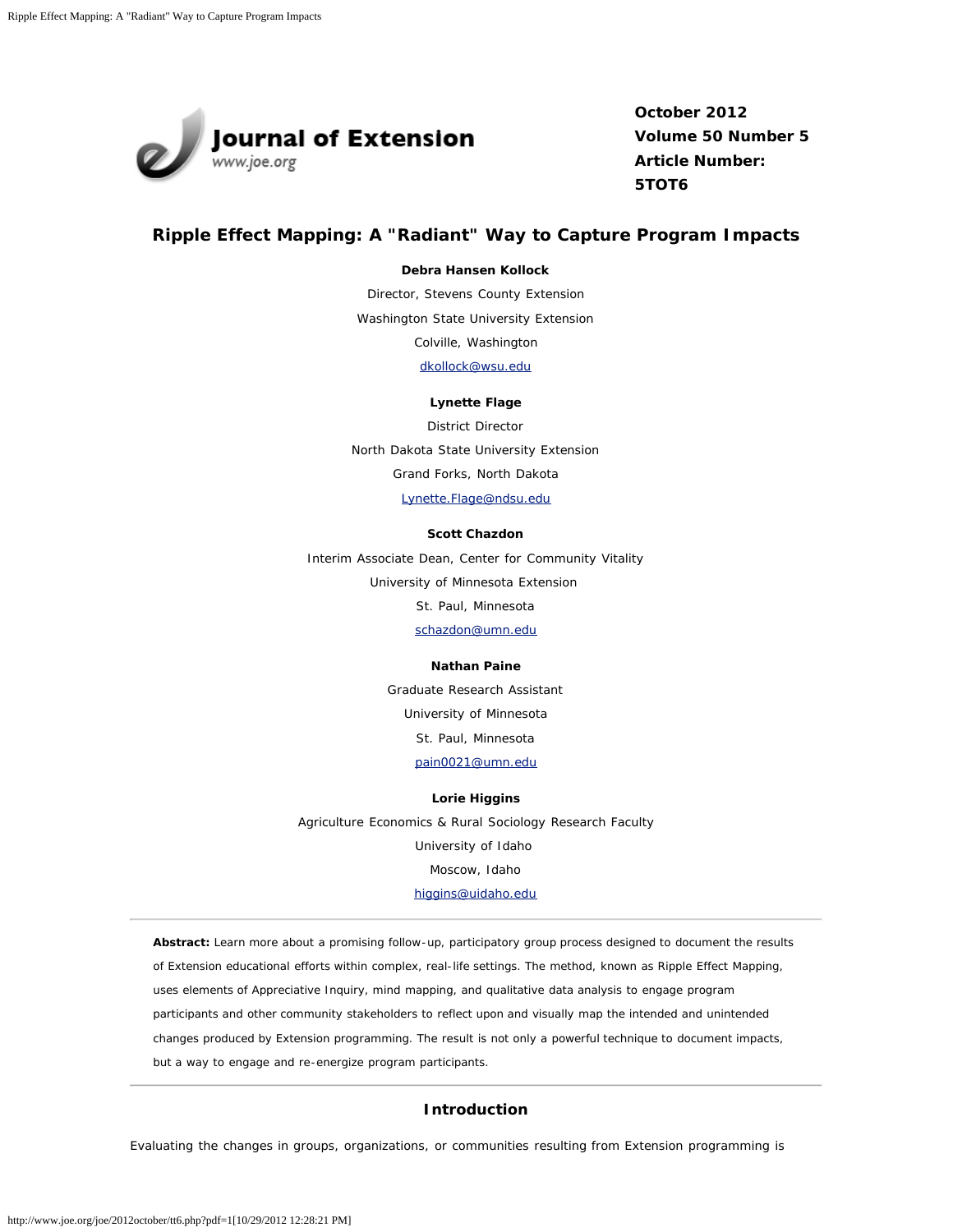difficult and challenging (Smith & Straughn, 1983), yet demonstrating impacts is critical for continued investment (Rennekamp & Arnold, 2009).

Ripple Effect Mapping (REM), is a promising method for conducting impact evaluation that engages program and community stakeholders to retrospectively and visually map the "performance story" (Mayne, 1999; Baker, Calvert, Emery, Enfield, & Williams, 2011) resulting from a program or complex collaboration. REM employs elements of Appreciative Inquiry, mind mapping, and qualitative data analysis.

REM was used to conduct an impact analysis of the Horizons program, an 18-month community-based program delivered to strengthen leadership to reduce poverty. The method (Kollock, 2011) was piloted in Washington, Idaho, and North Dakota Horizons communities to illustrate outcomes of the program over time. While there were minor process variations in each state, the REM technique in all three states utilized maps to illustrate to community members what was accomplished as well as furthered their enthusiasm for taking action on issues.

#### **Background**

Historically, the standard approach for impact evaluation has been experimental research. Yet critics of experimental approaches emphasize that these designs are often politically unfeasible and yield very little useful information on a program's implementation or its context (Patton, 2002).

REM, an example of qualitative methodology based on open-ended group interviewing, provides "respectful attention to context" (Greene, 1994: 538) and better addresses the concerns of program stakeholders. The participatory group aspect of this method engages participants and others to produce high-quality evaluation data and increases the likelihood of future collective action.

REM is a form of mind mapping, a diagramming process that represents connections hierarchically (Eppler, 2006:203). A fundamental concept behind REM is radiant thinking (Buzan, 2003), which refers to the brain's associative thought processes that derive from a central point and form links between integrated concepts (Wheeler & Szymanski, 2005; Bernstein, 2000). This makes REM an ideal tool for brainstorming, memorizing, and organizing.

#### **Description of the Method**

The steps involved in Ripple Effect Mapping are:

- Identifying the intervention: REM is best conducted for in-depth program interventions or collaborations that are expected to produce broad or deep changes in a group, organization, or community.
- Scheduling the event and inviting participants: The REM process includes both direct program participants and non-participant stakeholders. This latter group offers a unique perspective and a form of external validation to verify the "performance stories" of program participants. Ultimately, a group of eight to 15 participants is ideal.
- Appreciative Inquiry Interviews: At the beginning of the REM event, participants are paired up and instructed to interview each other about particular ways the program affected their lives or particular achievements or successes they have experienced as a result of the program (Cooperrider & Whitney, 2007).
- Mapping: The core of the session involves group mapping, using Mind Mapping software (Donaldson, 2010) or papers and tape on a wall, to brainstorm and hierarchically map the effects or "ripples" of the intervention. This process engages the entire group and provides opportunities for participants to make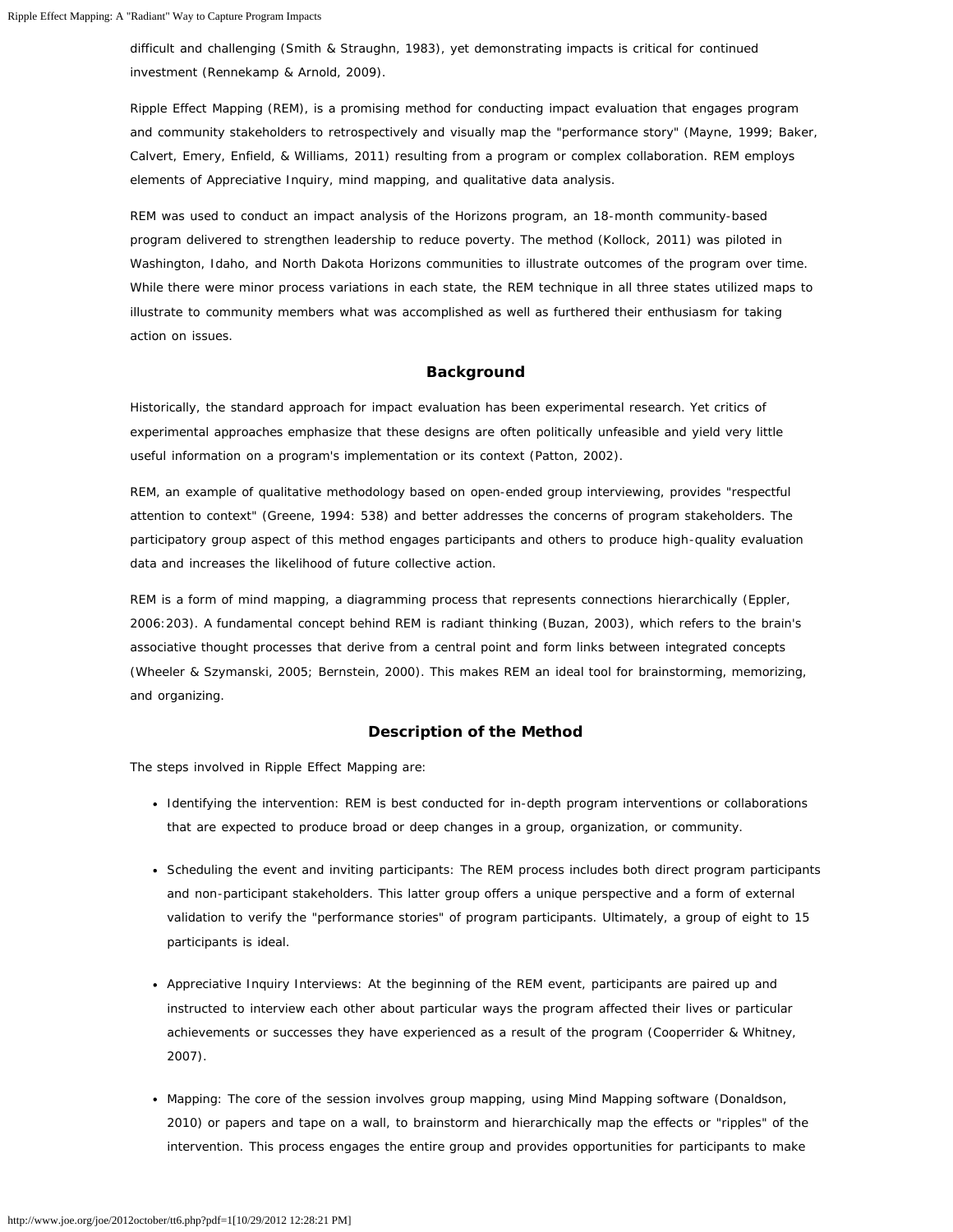connections among program effects. The process is co-led by a facilitator and a "mapper" and is typically completed in one to two hours.

Cleaning, Coding, and Analysis: After the session, the evaluator may need to reorganize the mind map and collect additional detail by interviewing other participants. The data produced in the mapping process can be downloaded into a spreadsheet program and coded in a variety of ways. For example, the "ripples" can be coded as short-term knowledge, skill, or attitude changes; medium-term behavior changes; and long-term changes in conditions. Furthermore, these changes in conditions can be coded using the Community Capitals Framework (Emery & Flora, 2006; Rasmussen, Armstrong, & Chazdon, 2011).

#### **Benefits and Limitations**

#### REM is:

- Simple and cheap. Mind mapping software is available for free or at low cost. It is efficient to gather participants together for one face-to-face meeting rather than to conduct individual interviews.
- Able to capture impacts of complex work. The technique successfully documents both intended and unintended effects of Extension work. For example, Extension programming often succeeds at building social capital (trust and connections among people). This method allows participants to describe the connections they've built as well as what these connections led to.
- An effective communication tool. The visual nature of ripple maps makes them very useful as a tool to share program effects with stakeholders such as funders or local officials.
- Motivating. As REM engages participants and stakeholders, it also creates positive energy for further collective action.

The limitations of REM are the risk of bias in participant selection and in data collection. The assembled participants may not have complete information about all the outcomes of a program and may not provide examples of negative consequences. One way to overcome these limitations is to conduct supplementary interviews with additional stakeholders after the session has been completed and to probe for negative consequences during the session.

#### **Example with Map**

Figure 1 shows a portion of one community's Ripple Effect Map from the Horizons program. This section of a map features examples of first, second, and third order "ripples" from the program. The map illustrates the Fort Yates Horizons program, which conducted a study circles conversation that then led to community garden development. The community garden project spurred the town to a Native Garden partnership with the Tribe, which ultimately led to significant grants to support cultural understanding and assist those with limited resources.

#### **Figure 1.**

A Segment of a Ripple Effect Map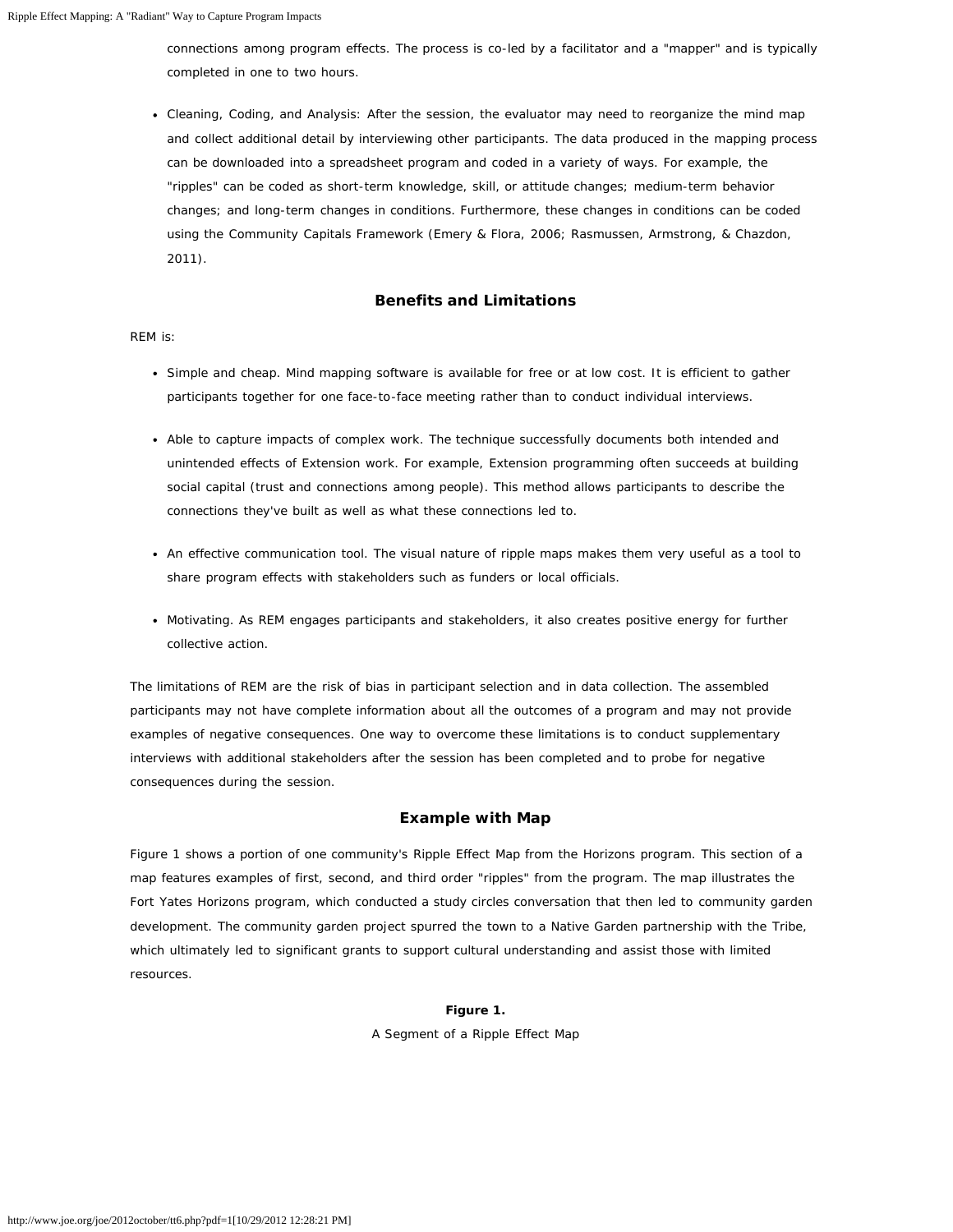

#### **Conclusion**

REM is a useful tool for impact analysis of Extension programming and may be particularly well suited for complex interventions or collaborations. Compared with other methods, it is straightforward, cost effective, and, most important, has the potential to generate further movement towards group, organizational, or community goals. We invite program staff and evaluators in other states to try this method out and engage with us in dialogue about the many uses, benefits, and limitations of this approach.

#### **References**

Baker, B., Calvert, M., Emery, M., Enfield, R., & Williams, B. (2011). Mapping the impact of youth on community development: What are we learning? [PowerPoint slides]. Retrieved from: [http://ncrcrd.msu.edu/uploads/files/133/Mapping%20Impact%20of%20Youth%20on%20Com%20Dev%2012-3-](http://ncrcrd.msu.edu/uploads/files/133/Mapping%20Impact%20of%20Youth%20on%20Com%20Dev%2012-3-10.pdf) [10.pdf](http://ncrcrd.msu.edu/uploads/files/133/Mapping%20Impact%20of%20Youth%20on%20Com%20Dev%2012-3-10.pdf)

Bernstein, D. A., Clarke-Stewart, A., Penner, L.A., Roy, E. J., & Wickens, C. D. (2000). *Psychology* (5th ed.) Boston: Houghton-Mifflin Company.

Buzan, T. (2003). *The mind map book*. London: BBC Books.

Cooperrider, D. L., & Whitney, D. (2007). Appreciative inquiry: A positive revolution in change. Pp. 73-88 in P. Holman & T. Devane (eds.), *The Change Handbook*, 2nd edition. San Francisco: Berrett-Koehler Publishers, Inc.

Donaldson J. (2010). Getting acquainted with free software. *Journal of Extension* [On-line], 48(3) Article 3TOT7. Available at: <http://www.joe.org/joe/2010june/tt7.php>

Emery, M., & Flora, C. B. (2006). Spiraling-up: Mapping community transformation with community capitals framework. *Community Development: Journal of the Community Development Society* 37(1), 19-35.

Eppler, M. J. (2006). A comparison between concept maps, mind maps, conceptual diagrams, and visual metaphors as complementary tools for knowledge construction and sharing. *Information Visualization* 5:202- 210.

Greene, J. C. (1994). Qualitative program evaluation: Practice and promise. Pp. 530-544 in Denzin, N.K. and Lincoln, Y.S., eds. *Handbook of qualitative research*. Thousand Oaks, CA: Sage.

Kollock, D. A. (2011). *Ripple effects mapping for evaluation*. Washington State University curriculum. Pullman, WA.

Mayne, J. (1999). *Addressing attribution through contribution analysis: Using performance measures sensibly*. Retrieved from: [http://www.oag-bvg.gc.ca/internet/docs/99dp1\\_e.pdf](http://www.oag-bvg.gc.ca/internet/docs/99dp1_e.pdf)

Patton, M. (2002). *Qualitative research and evaluation methods*. London: Sage Publications.

Rasmussen, C., Armstrong, J., & Chazdon, S. (2011). Bridging Brown County: Captivating social capital as a means to community change. *Journal of Leadership Education* 10(1):63-82.